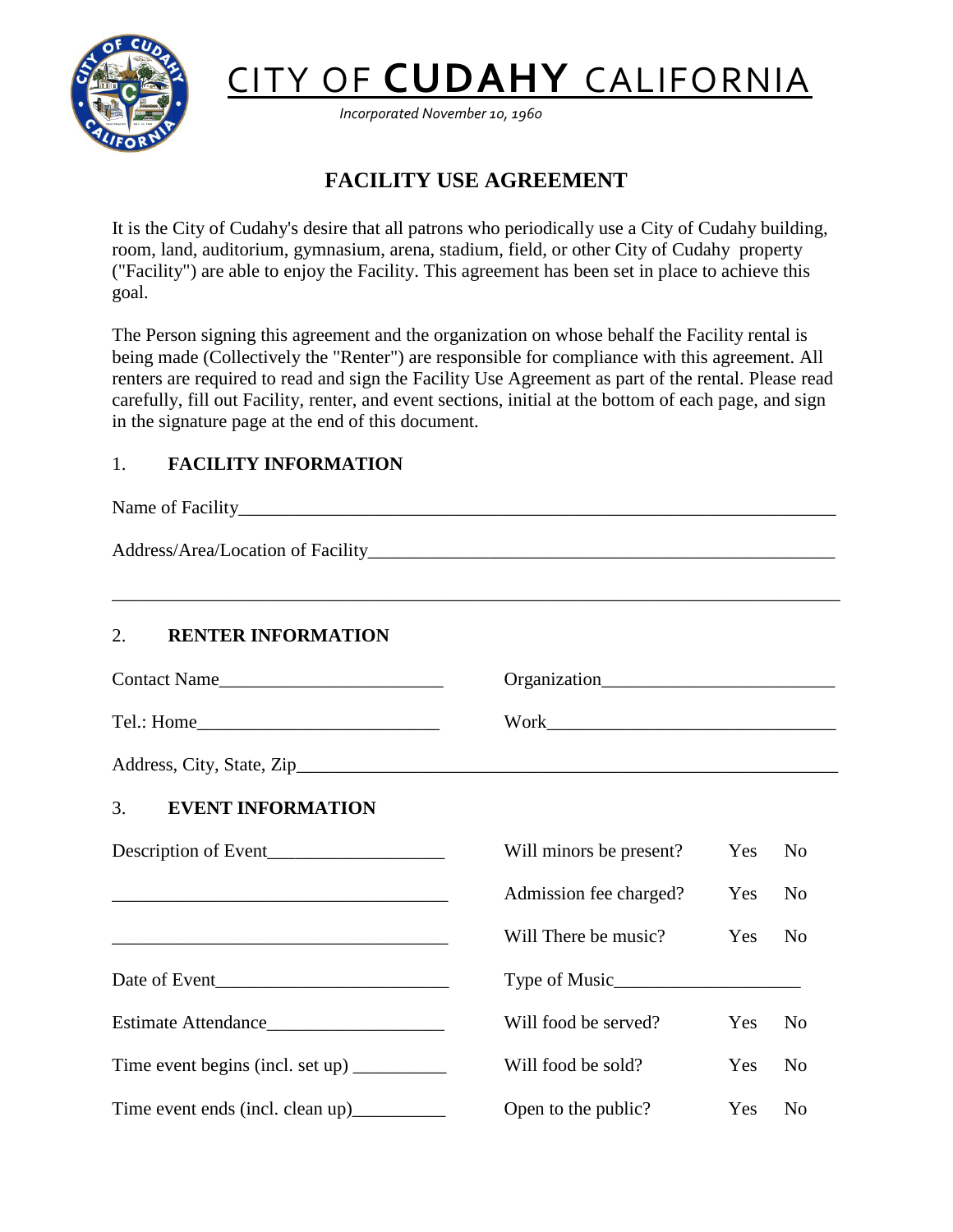# 4. **CONDITIONS OF USE**

#### **A. RESERVATIONS**

- 1. Renters desirous of a facility should make reservations well in advance of the intended date of use because demand of facilities is high and dates fill quickly.
- 2. A Facility is not considered rented until (1) renter delivers to the City of Cudahy the Facility Use Agreement, rental fee, deposit, certificate of insurance, written evidence of permits and license, and any other items deemed necessary by the City of Cudahy; and (2) the City of Cudahy, in its sole discretion, approves such rental in writing.
- 3. A person who is at least twenty-one (21) years of age must sign this agreement.
- 4. Renter shall provide a single contact who is to serve as the representative for Renters activities.
- 5. Renter shall be responsible for securing all required permits and licenses.
- 6. The facility shall be used for the purpose stated in this agreement and no other use will be permitted.
- 7. Renter shall not use the City of Cudahy's name to suggest endorsement or sponsorship of the event without prior written approval of the City of Cudahy Manager or his/her designee. Renters publicity of the event shall clearly and accurately identify the name of the sponsoring organization or individual.
- 8. Renter shall permit any city of Cudahy offices, employees, or agents to visit the event described in this agreement.
- 9. Under no circumstances shall renter sublease or allow any other organization or Individual to use the facility for the period for which renter has contracted. Renter is an independent contractor and not the agent or employee of the City of Cudahy.
- 10. Alcoholic beverages are **NOT** allowed under any circumstances per the City's municipal code 9.08.10

# **B. FEES**

- 1. The City of Cudahy may require a rental fee and/or deposit from the renter.
- 2. Any person or agency holding a reservation for the use of City of Cudahy facilities and desiring to cancel such reservation may be subject to the withholding of a portion of or the entire rental fee for the facility.
- 3. The City of Cudahy may charge an additional amount of double the regular rental rate for any event continuing past the ending time stated in this agreement.
- 4. Non-Profits can rent the location free of cost if the group meets certain requirements set forth by the City Council through resolution #14-52.( to request copy of the resolution please contact the City Clerk)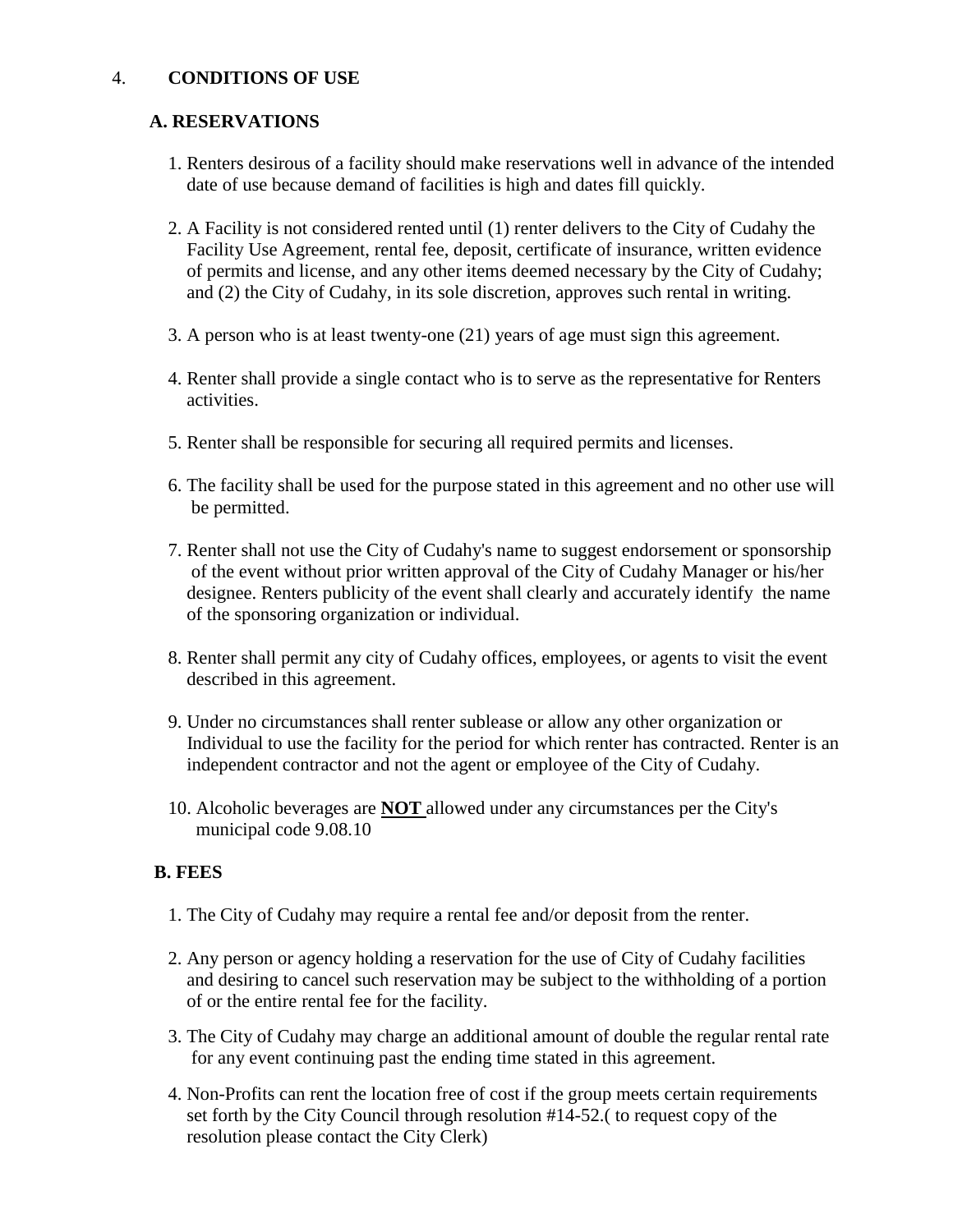# **B. FEES (Continued)**

4. In the event the facility is left damaged, renter shall be charged for any and all janitorial and /or repair fees incurred by the City of Cudahy as a result of same and these fees shall be billed to renter.

# **C. INDEMNIFICATION AND INSURANCE**

- 1. Renter shall indemnify, defend, and hold harmless the City of Cudahy, its officers, employees, and agents from any and all losses, costs, expenses, claims, liabilities, actions, or damages, including liability for injuries to any person or persons or damage to property arising at any time during and /or arising out of or in any way connected with renter's use or occupancy of the facility and adjoining property, unless solely caused by the gross negligence or willful misconduct of the City of Cudahy, its officers, employees, or agents.
- 2. Renter shall procure and maintain general liability insurance against any and all losses, costs, expenses, claims, liabilities, actions, or damages, including liability for injuries to any person or persons or damage to property arising at any time during and/or arising out of or in any way connected with renters use or occupancy of the City of Cudahy facilities and adjoining property in the amount of \$1,000,00 (one million dollars) per occurrence. Such insurance shall name the City of Cudahy, its officers, employees, and agents as additional insureds prior to the rental of the facility. Renter shall file certificates of such insurance with the City of Cudahy, which shall be endorsed to provide thirty (30) days notice to the City of Cudahy of cancellation or any change of coverage or limits. If a copy of the insurance certificates is not on file prior to the event, the City of Cudahy may deny access to the facility.
- 3. Renter shall report any personal injuries or property damage arising at any time during and/or arising out of or in any way connected with renter's use or occupancy of the City of Cudahy facilities and adjoining property to the City of Cudahy manager or his/her designee, in writing and as soon as practicable.
- 4. Renter waives any right to recovery against the City of Cudahy, its officers, employees and agents for fires, floods, earthquakes, civil disturbance regulation of any public authority, and other causes beyond their control. Renter shall not charge results of "acts of god" to the City of Cudahy, its officers, employees, or agents.
- 5. Renter waives any right of recovery against the City of Cudahy, its officers, employees and agents for indemnification, contribution, or declaratory relief arising out of or in any way connected with renters use or occupancy of the facility and adjoining property, even if the City of Cudahy, its officers, employees, or agents seek recovery against renter.

# **E. SET UP / CLEAN UP /DECORATIONS**

1. Renters, caterers, bands, transportation of rental equipment, and related individuals and activities will not be permitted access to the facility prior to or after the event time period. Renter shall be responsible for arranging access during the time requested for entry and exit of the facility.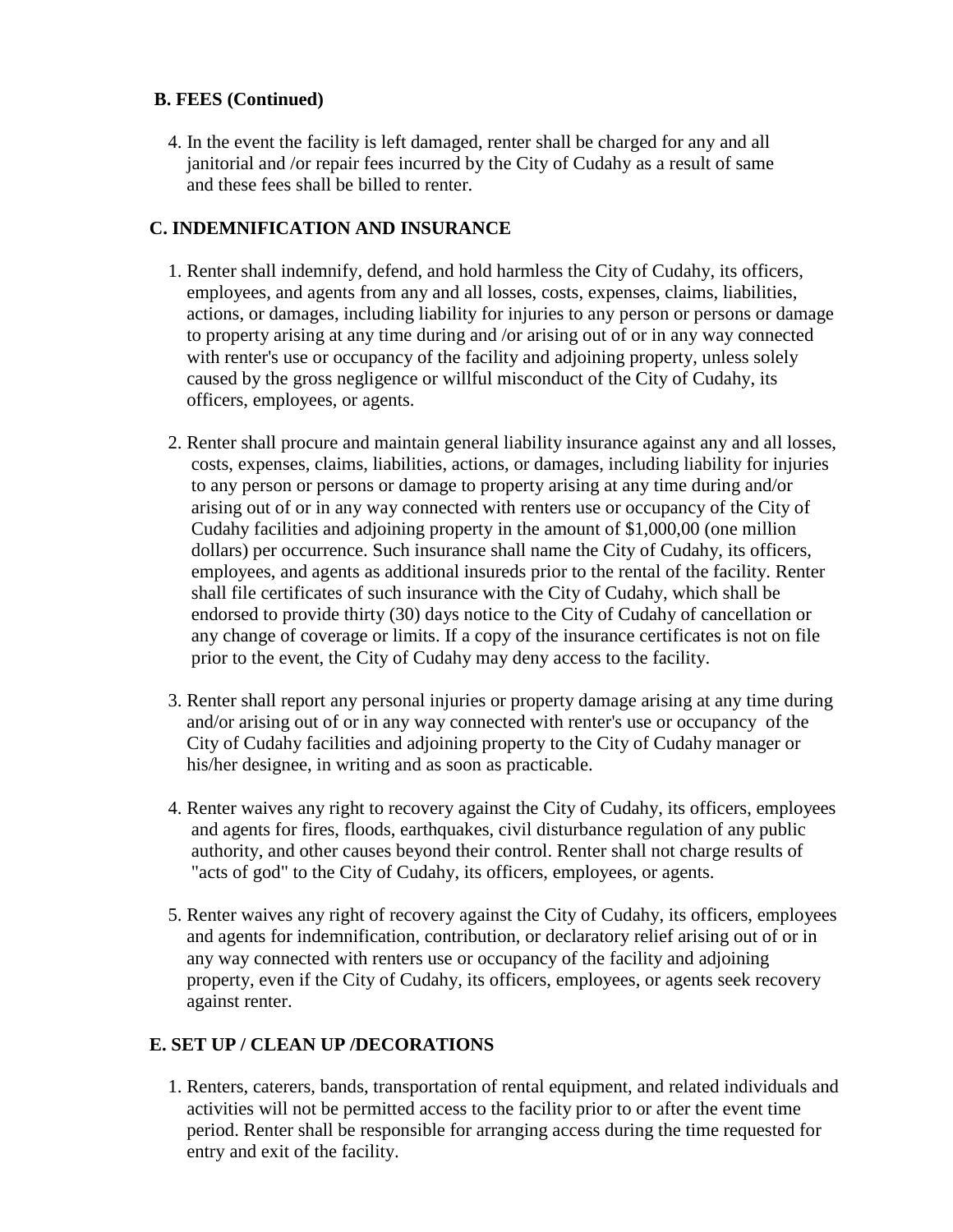# **E. SET UP / CLEAN UP /DECORATIONS (Continued)**

- 2. Renter shall not prepare or decorate the facility prior to the event start time, unless renter provides rental fees, deposits, and insurance for the time of the preparation and /or decorations.
- 3. Renter shall not drive or permit to be driven nails, hooks, tacks, screws, poles, stakes or other forms of fasteners into any part of the facility and shall not make or allow to be made any alterations of any kind therein.
- 4. Renter shall be responsible for all clean up of the facility, including adjacent grounds, at the end of the rental. Renter shall pick up, bag, and remove all trash generated by all activity in any way connected with its use of the facility, leaving the facility clean and free of all trash and litter. Renter shall also leave all fixtures, if any , in good working condition.
- 5. Renter shall not store any equipment or materials at the facility or adjoining property without the prior written approval of the City of Cudahy Manager or his/her designee.
- 6. Renter shall be responsible for any and all damage to the facility and/or its contents during use. In the event damage occurs or excessive cleaning is necessary, renters shall be charged for any and all janitorial and/or repair fees incurred by the City of Cudahy as a result.

# **F. EQUIPMENT / ACCESSORIES**

- 1. Renter shall not remove, relocate, or take City of Cudahy property outside of the facility for any reason without the prior written approval of the City of Cudahy Manager or his/her designee.
- 2. Renter shall not use City of Cudahy equipment, tools, or furnishings located in or about the facility without prior written approval of the City of Cudahy manager or his/her designee.
- 3. Renter shall not drive motorized vehicles on field or green space.
- 4. The City of Cudahy does not provide audio/visual systems, public address systems, spotlights, floodlights, or projectors. Renters, at its own cost, may bring these systems into the facility for their use.
- 5. Renter shall secure the approval of the City of Cudahy before using audio/visual systems, public address systems, and live or recorded amplified music. Renters shall not record, televise, or broadcast the event or any portion thereof without prior written approval of the City of Cudahy managers or his/her designee.

#### **G. MISCELLANEOUS**

1. Renter shall comply with all local, state, and federal laws and regulations related to the use of the facility.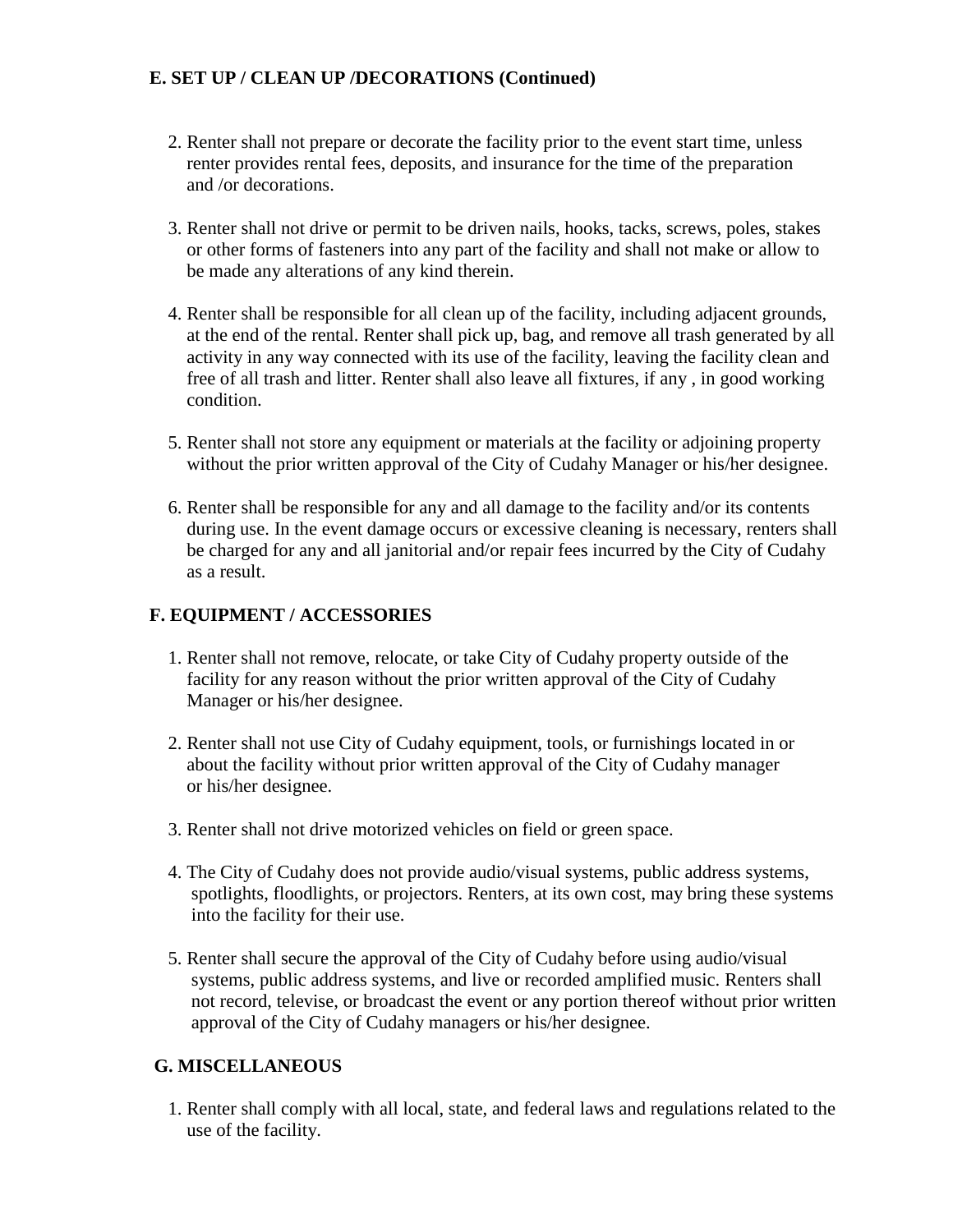#### **G. MISCELLANEOUS (Continued)**

- 2. Renter shall not admit a larger number of individuals than can lawfully, safely, and freely move about the facility.
- 3. Gambling of any kind is not permitted at the facility.
- 4. Smoking is not permitted at the facility.
- 5. No animals are permitted at the facility, with the exceptions of guide dogs.
- 6. If renter violates any part of this agreement or reports false information to the City of Cudahy, the City of Cudahy may refuse renter further use of the facility and renter shall forfeit a portion of or all for the rental fee and/or deposit.
- 7. The City of Cudahy may impose additional requirements as deemed necessary to protect the health, safety, and/or welfare of the community.
- 8. Any person aggrieved by the City of Cudahy's decision with respect to this agreement may appeal to the City of Cudahy manager or his/her designee in writing no later than five (5) days after the City of Cudahy decision has been communicated to the aggrieved party.
- 9. If any provision of this agreement is held to be invalid or unenforceable, the remaining provisions shall remain in full force and effect.

# **IMPORTANT**

#### **I am an authorize agent of the organization submitting this agreement. The information provided in this agreement is true and correct. I have read and understand this agreement and agree to all of the aforementioned rules, regulations, and conditions of use.**

| Signature         | Address           |
|-------------------|-------------------|
|                   |                   |
| <b>Print Name</b> | Telephone: Cell   |
|                   |                   |
| Organization      | Telephone: Work   |
| [AGENCY] USE ONLY |                   |
|                   |                   |
| Rental fee        | <b>Total Paid</b> |
| Deposit           | Deposit returned_ |
|                   |                   |